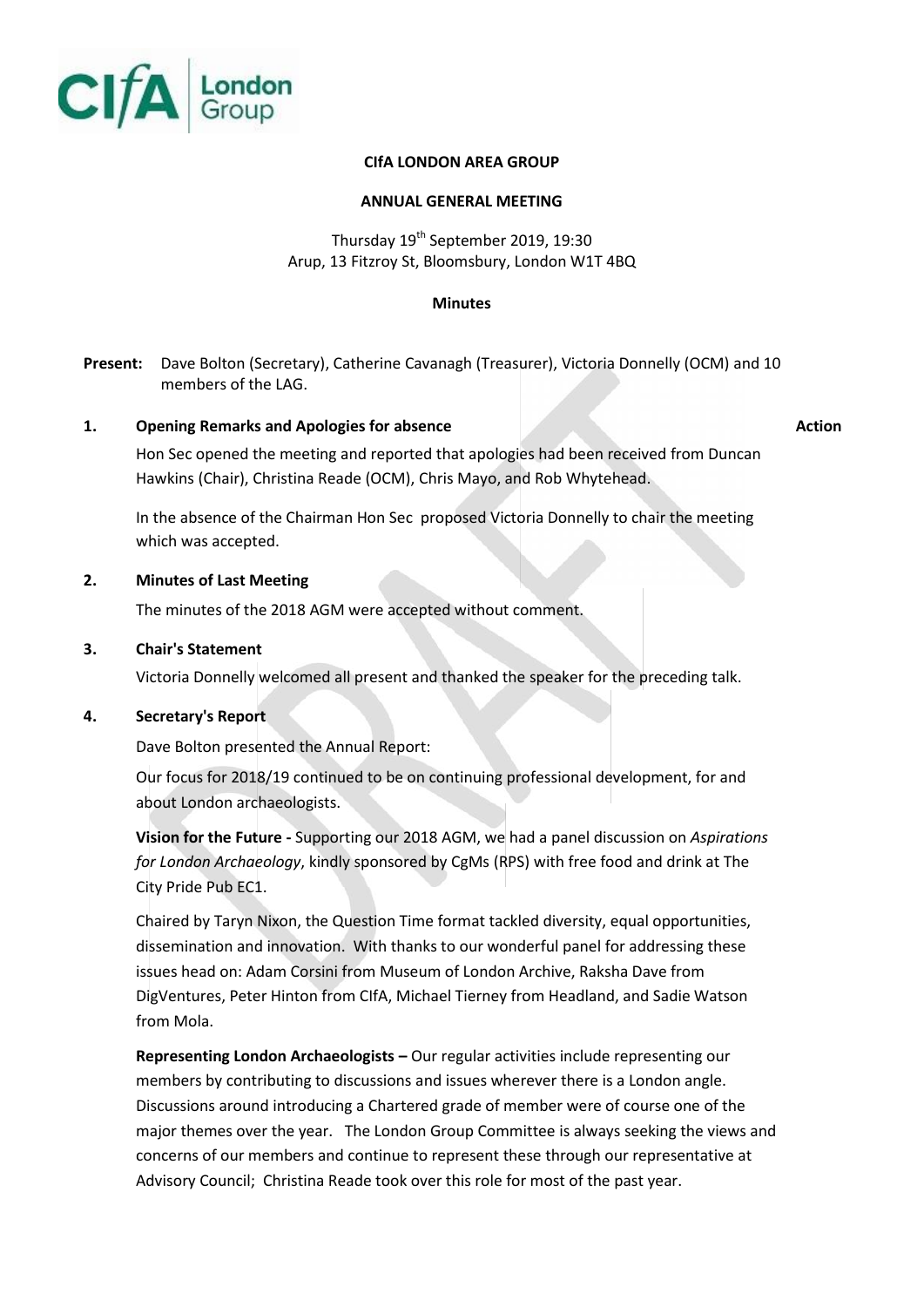**CPeasyD -** Rebecca Haslam of PCA gave a refresher session on site formation in October.

We are planning more of our popular CPeasyD events, designed as informal training for archaeologists, particularly those in the PCIfA grade and an opportunity to network these are regularly attended by professionals in all the membership levels and disciplines together with a number of non-members. The format is to combine discussion and networking with half hour presentations by industry experts - for free and in a pub. Suggestions and assistance for future sessions are welcome. These events are sponsored by a range of organisations "in the business" in London.

We were in turn very pleased to be able to support MoL Archaeological Archive in July with a free event about significance-led selection for archives in London.

**Getting up to Speed -** *Infrastructure and the historic environment: HS2 in London*. Once again, we held a joint seminar with IHBC London Branch at the Gallery in Cowcross Street, with Alan Baxter generously letting us use this great venue for free. The speakers were literally in the hotspot on one of the warmest days of the year, which didn't prevent us from enjoying their presentations.

Ken Sable of Atkins and HS2 introduced the project from the client's perspective; new methods are being developed not only to monitor and record standing buildings, but for the largest archaeological excavation programme ever undertaken in the UK. David English of Historic England put the project into its strategic context; the new station and its setting are informed by the need to create an attractive new destination, such as improving Euston Square informed by earlier town planning and safeguarding of monuments. Sorina Spanou of Mola Headland Infrastructure showcased practical solutions to challenges such as recording over 30,000 burials at Euston. Finally, Alan Wito of Camden Council illustrated how the council is managing the impact on its heritage assets, with some detailed case studies of adapting listed buildings to help residents during the long construction period and beyond.

With thanks to Catherine Cavanagh and IHBC London committees for contributing to the smooth running of this event.

#### **5. Treasurer's Report**

Catherine Cavanagh reported:

The London Area Group budget for 2018/19 was £250, primarily for committee member travel when representing LAG and that it was largely underutilised. Most of the budget admin is handled centrally by CIfA.

The LAG committee continues to aim for most of our events to be sponsored, so that they are free to CIfA members and there are refreshments to facilitate networking.

We are very grateful to RPS for sponsoring last year's CIfA LAG AGM 2018; and our CPEasyD session on site formation processes. Thank you to Arup for sponsoring todays event and AGM.

The Joint IHBC Day conference "Getting up to speed " was financed from ticket sales - and Alan Baxter's provision of their venue - and again made a small surplus, which we share with